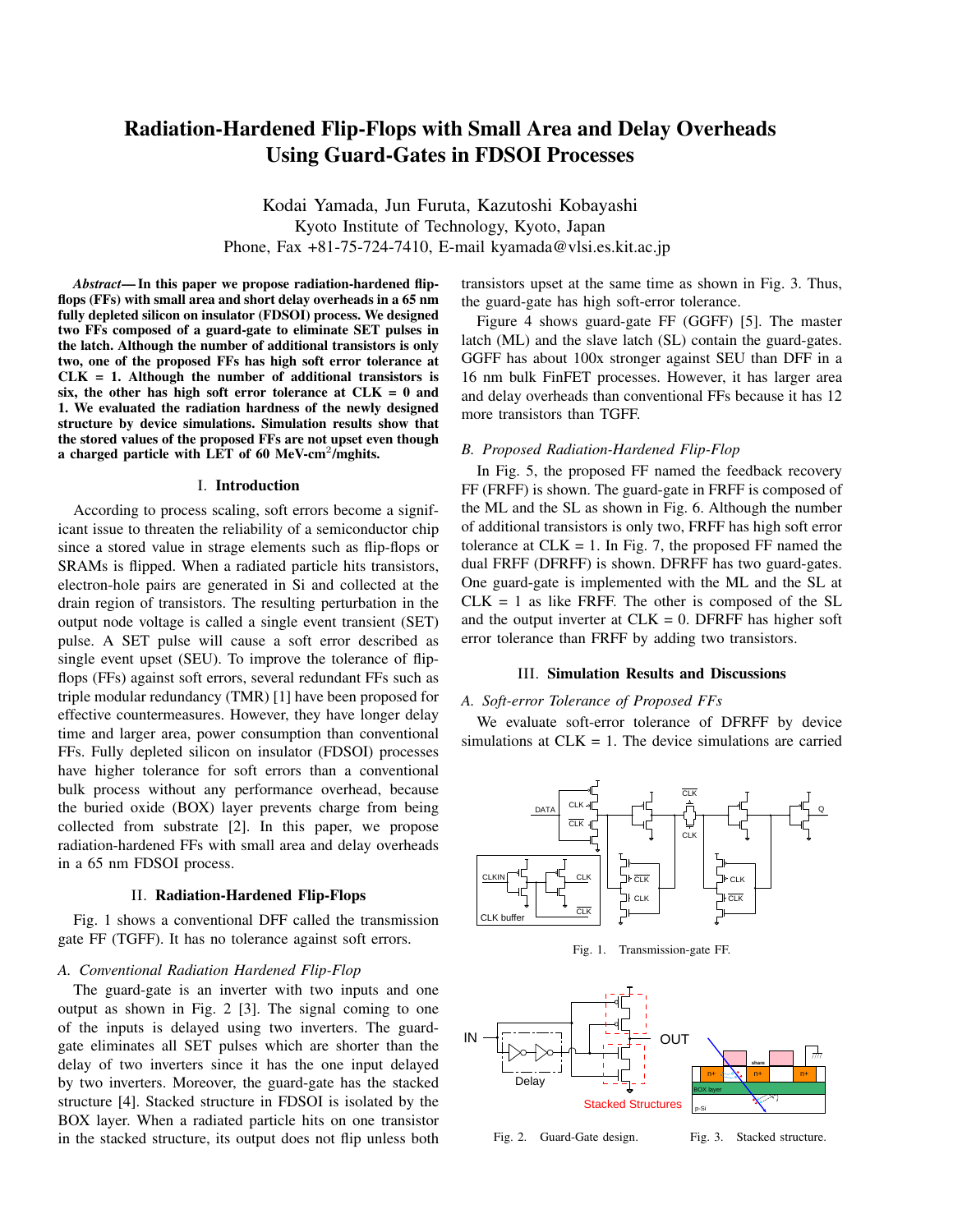

Fig. 4. Guard-Gate FF.



Fig. 5. Proposed Feedback Recovery FF.



Fig. 6. Static condition of FRFF at CLK=1. Guard-gate in FRFF is composed of ML and SL.



Fig. 7. Proposed Dual Feedback Recovery FF.

out using Sentauras from Synopsys. We constructed threedimensional structures of an inverter in a 65 nm FDSOI process with a thin BOX layer for the device simulations. Figure 8 depicts the schematic and the cross section on device simulations of DFRFF at CLK = 1.

NMOS transistors are more vulnerable to particle hits than PMOS transistors [6]. Thus, we evaluate soft-error tolerance of DFRFF when a particle hits an NMOS transistor. By setting the initial value of N0 to 0 V at  $CLK = 1$ , a particle



Fig. 8. Schematic and cross section on device simulations of ML. By setting the initial value of N0 to 0 V, a heavy ion hits at the NMOS transistor at  $V_{\text{DD}}$  =1.2 V and 0.6 V.

with liner energy transfer (LET) of 60 MeV-cm<sup>2</sup>/mg hits at the NMOS transistor in INV1 as shown in Fig. 8. FFs have enough soft error tolerance in outer space if 60 MeV-cm<sup>2</sup>/mg particles do not cause any SEU. It is because particles with higher energy than  $60 \text{ MeV-cm}^2/\text{mg}$  is much less than those below 60 MeV-cm<sup>2</sup>/mg in outer space [7].

Figures 9 (a), (b) show simulation results at the supply voltage  $(V_{\text{DD}}) = 1.2$  V and 0.6 V respectively. The stored value of DFRFF does not upset as shown in Fig. 9, even though a particle has LET of 60 MeV-cm<sup>2</sup>/mg which is 10x larger than the threshold LET of the conventional latch. N1, N2 and N3 are influenced by a charged particle hit at  $V_{\text{DD}}$  = 1.2 V, but the amplitude of the SET pulse on N0 is attenuated to 0. In addition, only N1 and N2 are influenced by a charged particle at  $V_{\text{DD}} = 0.6$  V, because the delay time of two inverters at  $V_{\text{DD}} = 0.6$  V is 5.5x longer than that at  $V_{\text{DD}} = 1.2 \text{ V}$ .

These results prove that the proposed FFs have a high and enough resilience to soft-error to make them appropriate for highly reliable devices in outer space.

## *B. Circuit Performance*

We measure delay time and power consumption of FFs using SPICE simulations at  $V_{\text{DD}}$ = 1.2 V. Table I indicates the simulation results of area, delay time, power at 10% data activity and the number of transistors. All values are normalized to those of TGFF. The values in parentheses are normalized to those of GGFF. The delay time and the area of GGFF are 2.2x longer and 1.4x bigger than that of TGFF, but the delay time and the area of FRFF are 52% shorter and 28% smaller than that of GGFF. FRFF also has less than 6% delay, area and power overheads than those of TGFF. The delay time and the area of DFRFF are 51% shorter and 20% smaller than those of GGFF. The power of the proposed FFs are most than 4% smaller than GGFF.

#### IV. Conclusion

We proposed two FFs which have soft-error resilience against a radiated particle with 60 MeV-cm<sup>2</sup>/mg. The proposed FRFF with high soft-error tolerance only at  $CLK = 1$ has 52% shorter delay time and 28% smaller area than the